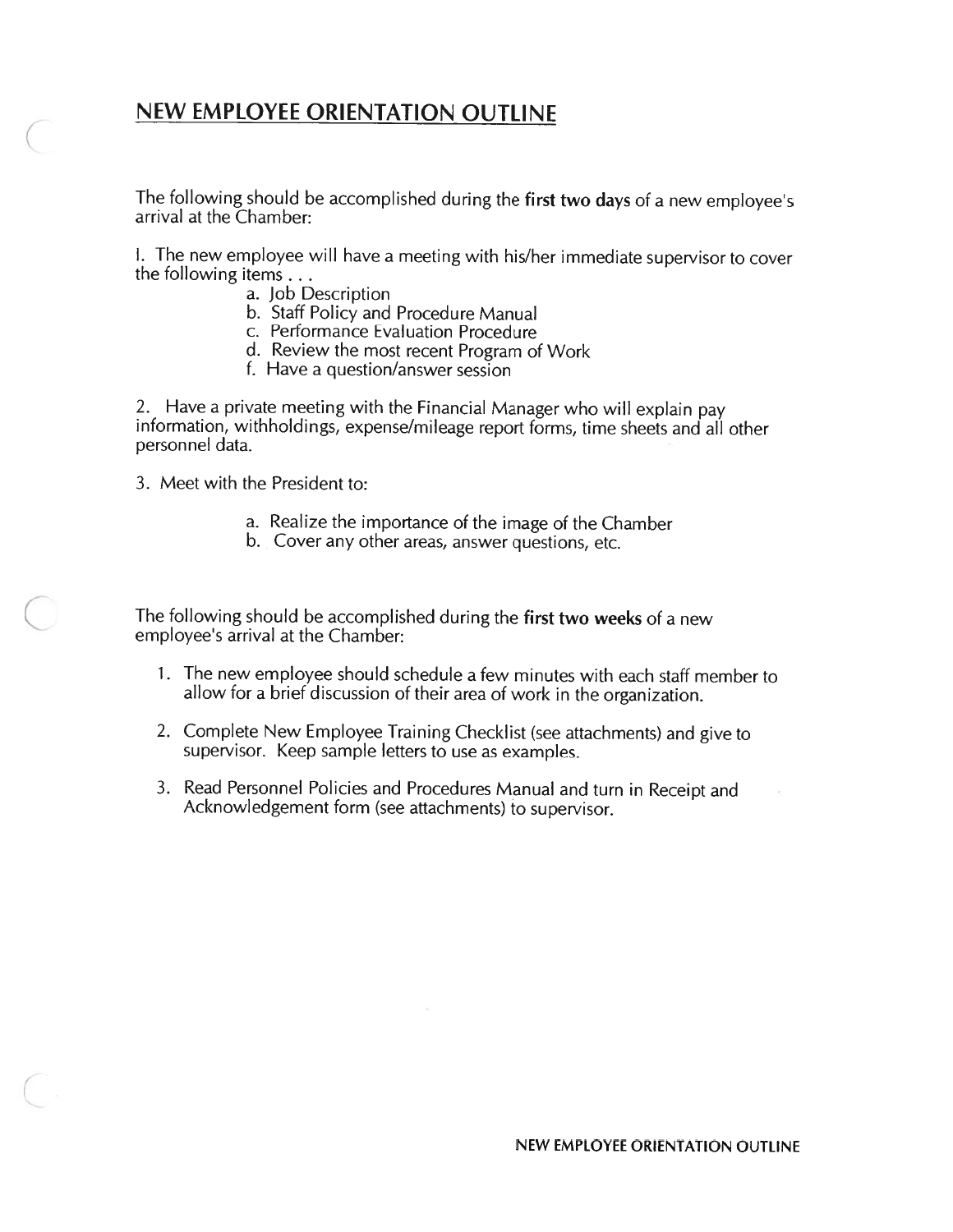# DALTON-WHITFIELD CHAMBER OF COMMERCE

Personnel Policies & Procedures

Policy

Number Policy Description

## WELCOME AND INTRODUCTION TO THE CHAMBER

Welcome What is the Chamber of Commerce Objective of the Chamber How the Chamber is Financed New Employee Orientation Outline Organization Flow-Chart

## 100-199 HUMAN RESOURCES

- 105 .... Accident / Injuries
- 110 .... Compensation
	- Pay Period
		- Salary Review and Performance Appraisal
		- Salary Deductions
		- Overtime Pay
		- Unemployment Pay
		- Disability Compensation
- 115 .... Disability / Maternity Leave
- 120 .... Employee Relations and Conduct
	- **Teamwork** 
		- Socializing
		- Telephone Service
		- Neatness
		- Noise
		- Proper Communication
		- Conduct at Chamber Functions
- 125 .... Harassment
- 130 .... Hiring
	- Equal Opportunity Employer Hiring At-Will Employer
- 135 .... Hours of Work
- 140 .... Jury Duty
- 
- 145 .... Performance Interviews
- 150 .... Personnel Records
- 155 .... Resignation, Termination
- 160 .... Smoking
- 165 .... Substance Abuse
- 170 .... Telephones
	- Telephone Service Personal Telephone Calls Socializing
- 175 .... Transfers and Promotions